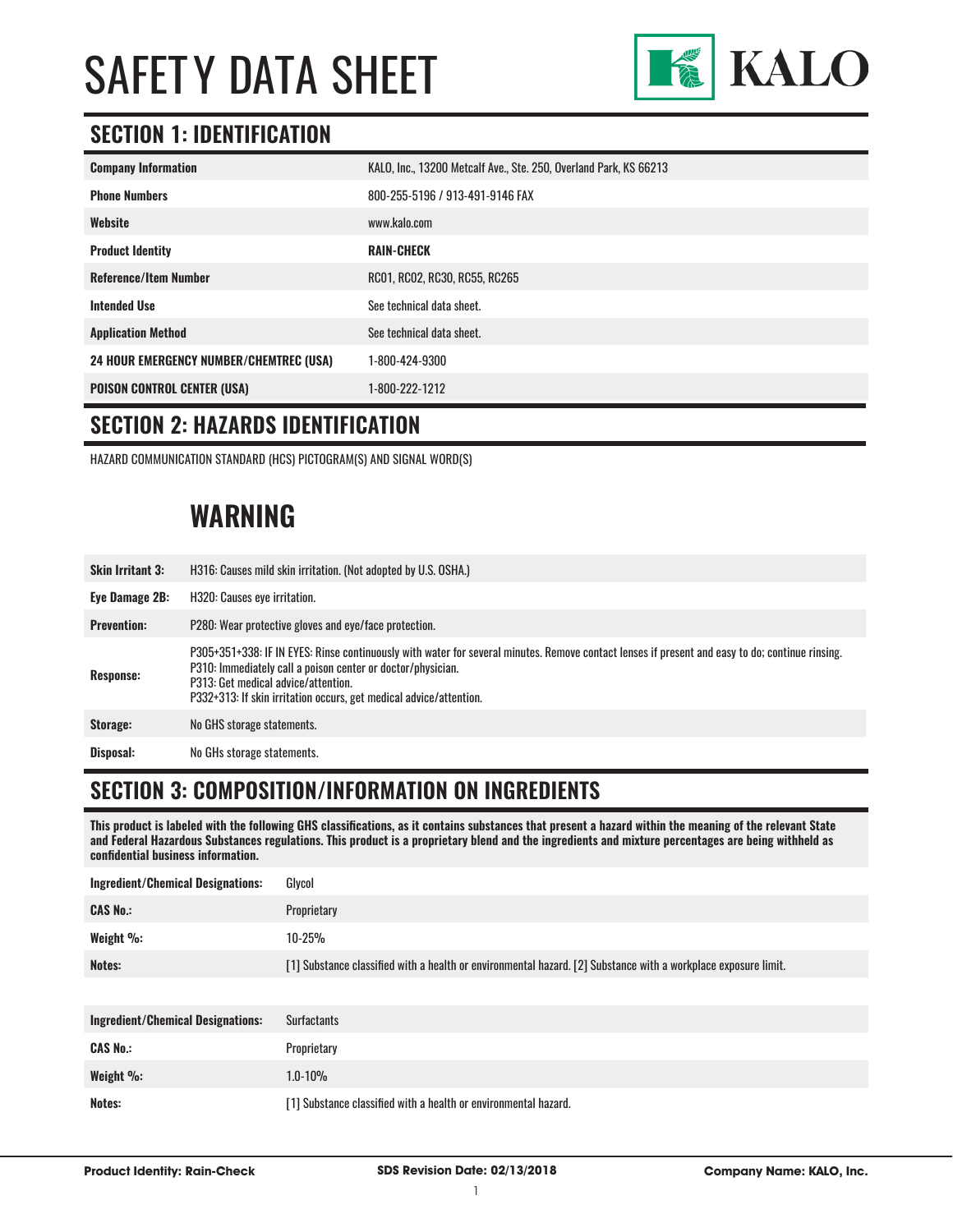

#### **SECTION 4: FIRST AID MEASURES**

#### **[DESCRIPTIONS]**

| General:     | In all cases of doubt, or when symptoms persist, seek medical attention. Never give anything by mouth to an unconscious person.                                                                                                         |
|--------------|-----------------------------------------------------------------------------------------------------------------------------------------------------------------------------------------------------------------------------------------|
| Inhalation:  | Remove to fresh air. Keep patient warm and at rest. If breathing is irregular or stopped, give artificial respiration. If unconscious, place in the recovery<br>position and obtain immediate medical attention. Give nothing by mouth. |
| Eyes:        | Irrigate copiously with clean fresh water for at least 10 minutes, holding the eyelids apart and seek medical attention.                                                                                                                |
| <b>Skin:</b> | Remove contaminated clothing. Wash skin thoroughly with soap and water or use a recognized skin cleanser. Do NOT use solvents or thinners.                                                                                              |
| Ingestion:   | If accidentally swallowed, obtain immediate medical attention. Keep at rest. Do NOT induce vomiting.                                                                                                                                    |
|              | [MOST IMPORTANT SYMPTOMS AND EFFECTS, BOTH ACUTE AND DELAYED]                                                                                                                                                                           |
| Overview:    | No adverse symptoms or effects anticipated under normal handling conditions. See Section 2 for further details.                                                                                                                         |
| Eyes:        | <b>Causes eye irritation.</b>                                                                                                                                                                                                           |
| Skin:        | Causes mild skin irritation. (Not adopted by U.S. OSHA.)                                                                                                                                                                                |

#### **SECTION 5: FIREFIGHTING MEASURES**

| <b>Extinguishing Media:</b>     | Recommended extinguishing media: alcohol resistant foam, CO <sup>2</sup> , powder, water spray. Do not use water jet.                                                                                                                                                                                                                                  |
|---------------------------------|--------------------------------------------------------------------------------------------------------------------------------------------------------------------------------------------------------------------------------------------------------------------------------------------------------------------------------------------------------|
| <b>Special Hazards:</b>         | Combustion may yield smoke, carbon monoxide, and other products of incomplete combustion. Oxides of sulfur, nitrogen or phosphorus may<br>also be formed.                                                                                                                                                                                              |
| <b>Advice For Firefighters:</b> | Evacuate area. Prevent contamination from run-off of adjacent areas, streams, drinking water and sewers. Do not flush down sewers or other<br>drainage systems. Exposed firefighters must wear standard protective equipment and in enclosed areas self-contained breathing apparatus.<br>Use water-spray to cool fire-exposed surfaces and personnel. |

#### **SECTION 6: ACCIDENTAL RELEASE MEASURES**

| <b>Precautions/Procedures:</b>                                         | Keep all sources of ignition away from spill/release. In case of a major spill or spillage in a confined space evacuate the area and<br>check vapor levels.                                                                                                                                                                                                                                                                                                                                                                                                                                                                                                               |
|------------------------------------------------------------------------|---------------------------------------------------------------------------------------------------------------------------------------------------------------------------------------------------------------------------------------------------------------------------------------------------------------------------------------------------------------------------------------------------------------------------------------------------------------------------------------------------------------------------------------------------------------------------------------------------------------------------------------------------------------------------|
| <b>Environmental Precautions:</b>                                      | Do not allow spills to enter drains or water courses.                                                                                                                                                                                                                                                                                                                                                                                                                                                                                                                                                                                                                     |
| <b>Methods and Material For</b><br><b>Containment and Cleaning Up:</b> | Ventilate the area and avoid breathing vapors. Take the personal protective measures listed in Section 8. Contain and absorb spillage<br>with non-combustible materials (e.g. sand/earth/vermiculite). Place in closed containers outside buildings and dispose of according<br>to the Waste Regulations (see Section 13). Clean, preferably with a detergent. Do not use solvents. Do not allow spills to enter drains<br>or water courses. If drains, sewers, streams or lakes are contaminated, inform the local water company immediately. In the case of<br>contamination of rivers, streams, or lakes, the Environmental Protection Agency should also be informed. |

#### **SECTION 7: HANDLING AND STORAGE**

| <b>Precautions For Safe Handling:</b> | Do not get in eyes, on skin, or on clothing. Do not breathe vapors or mists. Keep container closed. Use only with adequate<br>ventilation. Use good personal hygiene practices. Wash hands before eating, drinking, smoking. Remove contaminated clothing and<br>wash before reuse. Destroy contaminated belts and shoes and other items that cannot be decontaminated.<br>See Section 2 for further details. |
|---------------------------------------|---------------------------------------------------------------------------------------------------------------------------------------------------------------------------------------------------------------------------------------------------------------------------------------------------------------------------------------------------------------------------------------------------------------|
| <b>Conditions For Safe Storage:</b>   | Store in tightly closed containers in dry, well-ventilated area, away from excessive heat and incompatibles.<br>See Section 2 for further details.                                                                                                                                                                                                                                                            |
| <b>Incompatible Materials:</b>        | Oxidizing agents.                                                                                                                                                                                                                                                                                                                                                                                             |
| <b>Specific End Use(s):</b>           | See technical data sheet.                                                                                                                                                                                                                                                                                                                                                                                     |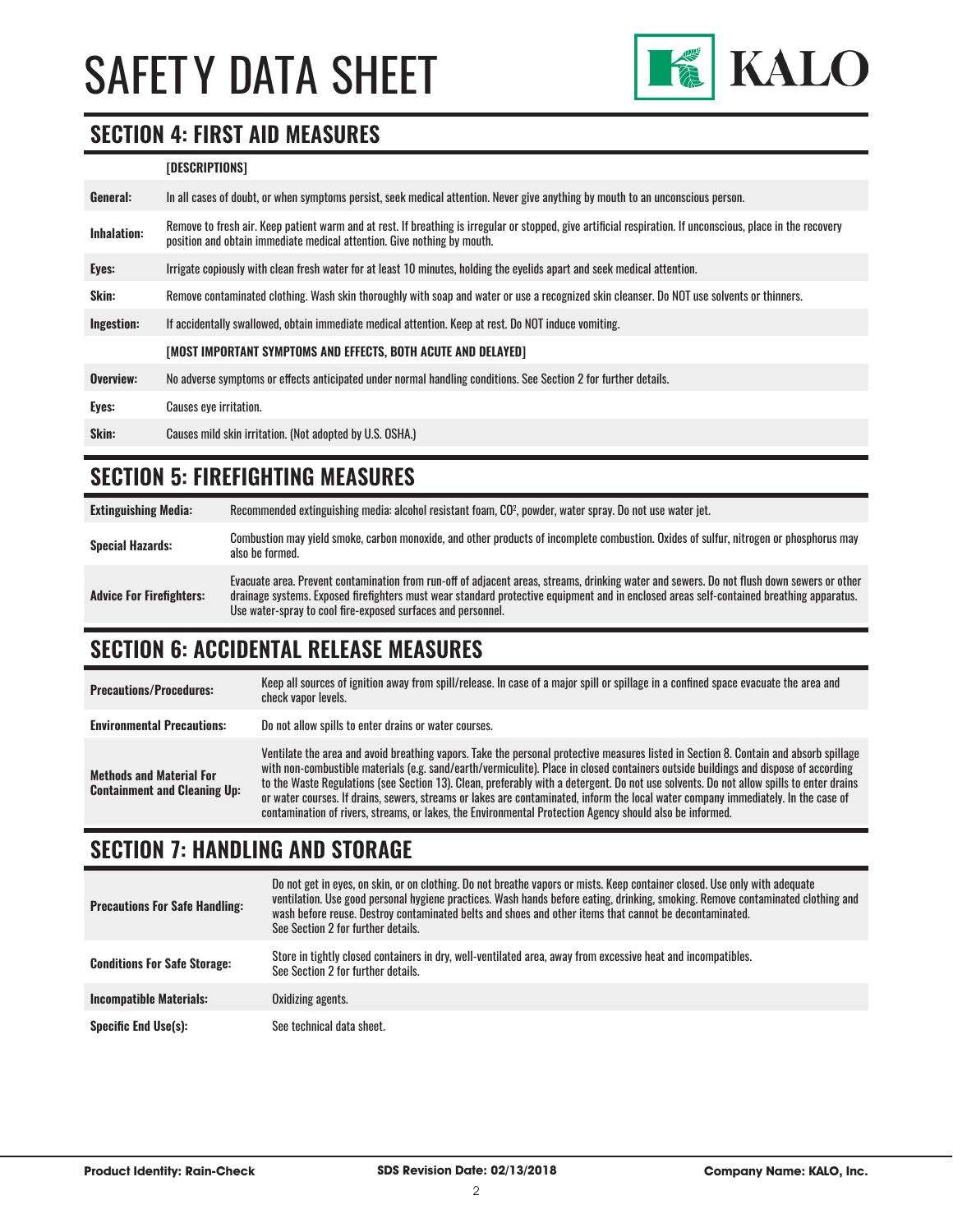

#### **SECTION 8: EXPOSURE CONTROLS/PERSONAL PROTECTION**

| <b>Exposure Data:</b>        | This product contains the following ingredients with workplace exposure limits.                                                                                                                                                                                                                                                        |                    |               |                                                                                                                                                   |
|------------------------------|----------------------------------------------------------------------------------------------------------------------------------------------------------------------------------------------------------------------------------------------------------------------------------------------------------------------------------------|--------------------|---------------|---------------------------------------------------------------------------------------------------------------------------------------------------|
|                              | <b>CAS No.</b>                                                                                                                                                                                                                                                                                                                         | Ingredient         | <b>Source</b> | Value                                                                                                                                             |
|                              |                                                                                                                                                                                                                                                                                                                                        | Glycol             | <b>OSHA</b>   | TWA: $5mg/m^3$ (total) / TWA: $5mg/m^3$ (resp)                                                                                                    |
|                              | Proprietary                                                                                                                                                                                                                                                                                                                            |                    | <b>ACGIH</b>  | TWA: 3mg/m <sup>3</sup> (resp) / STEL: 10mg/m <sup>3</sup> (mist)                                                                                 |
|                              |                                                                                                                                                                                                                                                                                                                                        |                    | NIOSH         | <b>No Established RELs</b>                                                                                                                        |
|                              | <b>CAS No.</b>                                                                                                                                                                                                                                                                                                                         | Ingredient         | <b>Source</b> | Value                                                                                                                                             |
|                              |                                                                                                                                                                                                                                                                                                                                        | <b>Surfactants</b> | <b>OSHA</b>   | No Established Limit                                                                                                                              |
|                              | Proprietary                                                                                                                                                                                                                                                                                                                            |                    | <b>ACGIH</b>  | No Established Limit                                                                                                                              |
|                              |                                                                                                                                                                                                                                                                                                                                        |                    | NIOSH         | No Established Limit                                                                                                                              |
| <b>Carcinogen Data:</b>      | This product contains no ingredients (at greater than 0.1%) that are suspected of being or known to be a carcinogen under OSHA, NTP or<br>IARC.                                                                                                                                                                                        |                    |               |                                                                                                                                                   |
|                              | [EXPOSURE CONTROLS]                                                                                                                                                                                                                                                                                                                    |                    |               |                                                                                                                                                   |
| <b>Respiratory:</b>          | If workers are exposed to concentrations above the exposure limit, they must use the appropriate certified respirators.                                                                                                                                                                                                                |                    |               |                                                                                                                                                   |
| Eyes:                        | Wear safety eyewear (e.g. safety spectacles/goggles/visors) to protect against the splash of liquids.                                                                                                                                                                                                                                  |                    |               |                                                                                                                                                   |
| Skin:                        |                                                                                                                                                                                                                                                                                                                                        |                    |               | Overalls, which cover the body, arms, and legs, should be worn. Skin should not be exposed. All parts of the body should be washed after contact. |
| <b>Engineering Controls:</b> | Provide adequate ventilation. Where reasonably practicable, this should be achieved by the use of local exhaust ventilation and good general<br>extraction. If these are not sufficient to maintain concentrations of particulates, and any vapor below occupational exposure limits, suitable<br>respiratory protection must be worn. |                    |               |                                                                                                                                                   |

### **SECTION 9: PHYSICAL AND CHEMICAL PROPERTIES**

| Appearance:                                       | <b>Clear Liquid</b>                                  |
|---------------------------------------------------|------------------------------------------------------|
| Odor:                                             | Mild                                                 |
| <b>Odor Threshold:</b>                            | <b>Not Measured</b>                                  |
| pH:                                               | $5.5 - 6.5$                                          |
| <b>Specific Gravity:</b>                          | 1.07-1.09                                            |
| <b>Flashpoint:</b>                                | >93ºC / >200ºF SETA Flash Closed Cup                 |
| <b>Solubility in Water:</b>                       | <b>Not Measured</b>                                  |
| Viscosity (cSt):                                  | <b>Not Measured</b>                                  |
| $VOC\%$ :                                         | <b>Not Measured</b>                                  |
| <b>Vapor Pressure (Pa):</b>                       | <b>Not Measured</b>                                  |
| <b>Vapor Density:</b>                             | Not Measured                                         |
| <b>Melting/Freezing Points:</b>                   | <b>Not Measured</b>                                  |
| <b>Initial Boiling Point/Range:</b>               | No Established Limit (C) / Not Established Limit (F) |
| <b>Flammability (Solid, Gas):</b>                 | Not Applicable                                       |
| <b>Upper Flammability/Explosive Limits:</b>       | <b>Not Measured</b>                                  |
| Lower Flammability/Explosive Limits:              | <b>Not Measured</b>                                  |
| <b>Decomposition Temperature:</b>                 | <b>Not Measured</b>                                  |
| <b>Auto-Ignition Temperature:</b>                 | <b>Not Measured</b>                                  |
| Partition Co-Efficient n-octanol/water (Log Kow): | <b>Not Measured</b>                                  |
| <b>Evaporation Rate (Ether=1):</b>                | Not Measured                                         |
| Other:                                            | No other relevant information.                       |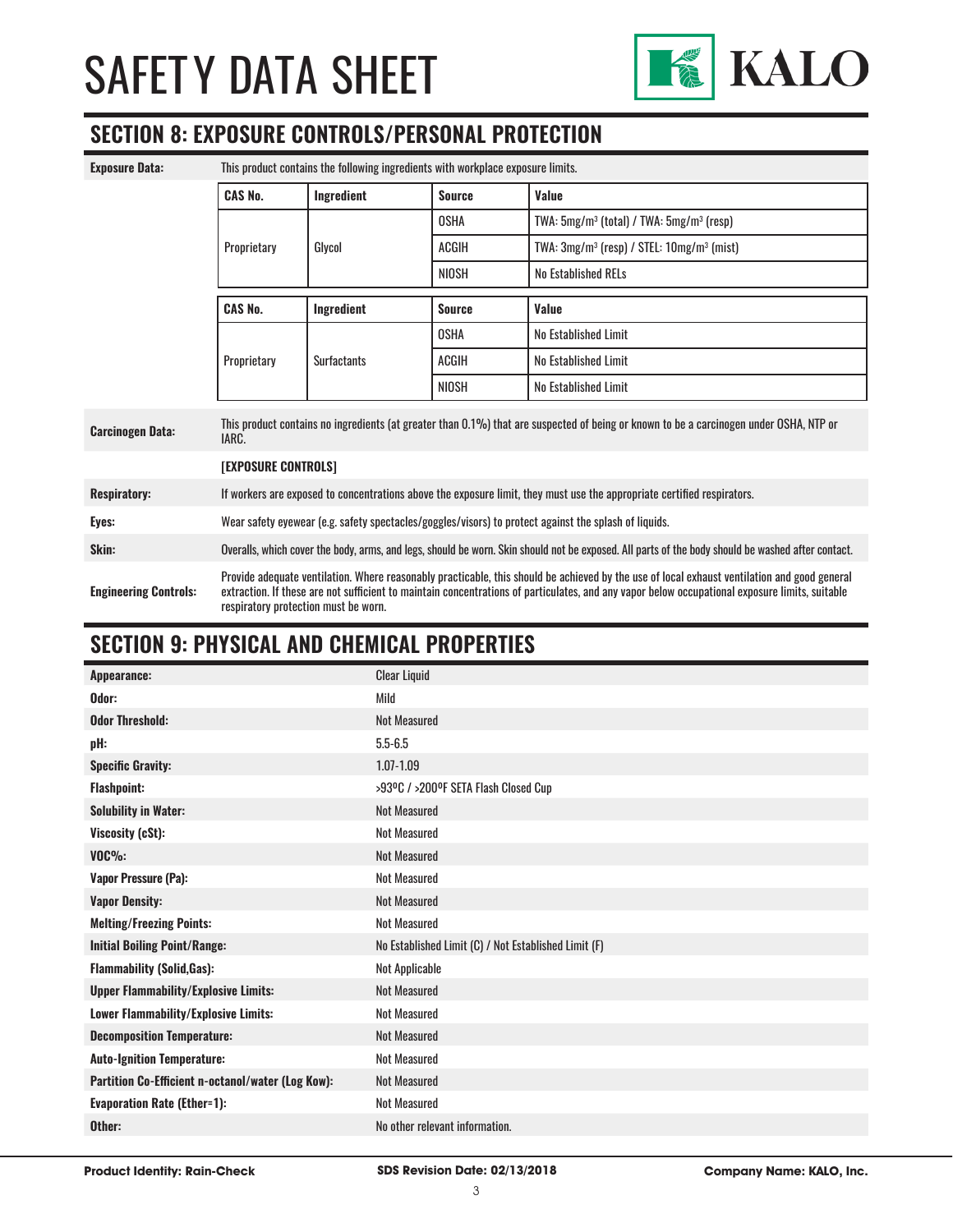

#### **SECTION 10: STABILITY AND REACTIVITY**

| <b>Reactivity:</b>                       | Not chemically reactive.                                                                                |
|------------------------------------------|---------------------------------------------------------------------------------------------------------|
| <b>Chemical Stability:</b>               | Stable under normal ambient and anticipated conditions of use.                                          |
| <b>Hazardous Reactions:</b>              | Hazardous reactions not anticipated.                                                                    |
| <b>Conditions To Avoid:</b>              | Extended exposure to high temperatures can cause decomposition. Avoid all possible sources of ignition. |
| <b>Incompatible Materials:</b>           | Oxidizing agents, strong reducing agents.                                                               |
| <b>Hazardous Decomposition Products:</b> | Not anticipated under normal conditions of use.                                                         |

#### **SECTION 11: TOXICOLOGICAL INFORMATION**

| <b>ACUTE TOXICITY ESTIMATE</b>                                    |                                                          |                          |
|-------------------------------------------------------------------|----------------------------------------------------------|--------------------------|
| Ingredients:                                                      | <b>Proprietary Blend</b>                                 |                          |
| Oral LD50mg/kg:                                                   | >2,000.00                                                |                          |
| Skin LD50mg/kg:                                                   | >2,000.00                                                |                          |
| Inhalation Vapor LC50mg/L/4hr:                                    | >20.00                                                   |                          |
| Inhalation Dust/Mist LC50mg/L/4hr:                                | >5.00                                                    |                          |
| <b>ITEM</b>                                                       | <b>HAZARD</b>                                            | <b>CATEGORY</b>          |
| <b>Acute Toxicity (mouth):</b>                                    | <b>Not Applicable</b>                                    | $\overline{\phantom{a}}$ |
| <b>Acute Toxicity (skin):</b>                                     | <b>Not Applicable</b>                                    | $\overline{\phantom{a}}$ |
| <b>Acute Toxicity (inhalation):</b>                               | <b>Not Applicable</b>                                    | $\overline{\phantom{a}}$ |
|                                                                   |                                                          |                          |
| <b>Skin Corrosion/Irritation:</b>                                 | Causes mild skin irritation. (Not adopted by U.S. OSHA.) | 3                        |
| <b>Eye Damage/Irritation:</b>                                     | <b>Causes eye irritation.</b>                            | 2B                       |
| <b>Sensitization (respiratory):</b>                               | <b>Not Applicable</b>                                    | $\overline{\phantom{a}}$ |
| <b>Sensitization (skin):</b>                                      | <b>Not Applicable</b>                                    | $\overline{\phantom{a}}$ |
| <b>Germ Toxicity:</b>                                             | <b>Not Applicable</b>                                    | --                       |
| <b>Carcinogenicity:</b>                                           | <b>Not Applicable</b>                                    | $\overline{\phantom{a}}$ |
| <b>Reproductive Toxicity:</b>                                     | <b>Not Applicable</b>                                    | --                       |
| Specific Target Organ Systemic Toxicity-Single Exposure:          | <b>Not Applicable</b>                                    | $\overline{\phantom{a}}$ |
| <b>Specific Target Organ Systemic Toxicity-Repeated Exposure:</b> | <b>Not Applicable</b>                                    | $\overline{\phantom{a}}$ |

### **SECTION 12: ECOLOGICAL INFORMATION**

| <b>Toxicity:</b>                       | Ecotoxocity studies have not been conducted on this preparation. |
|----------------------------------------|------------------------------------------------------------------|
| <b>Persistence and Degradability:</b>  | There is no data available on the preparation itself.            |
| <b>Bioaccumulative Potential:</b>      | Not measured.                                                    |
| <b>Mobility In Soil:</b>               | No data available.                                               |
| <b>Results of PBT and vPvB Assess:</b> | This product contains no PBT/vPvB chemicals.                     |
| <b>Other Adverse Effects:</b>          | No data available.                                               |